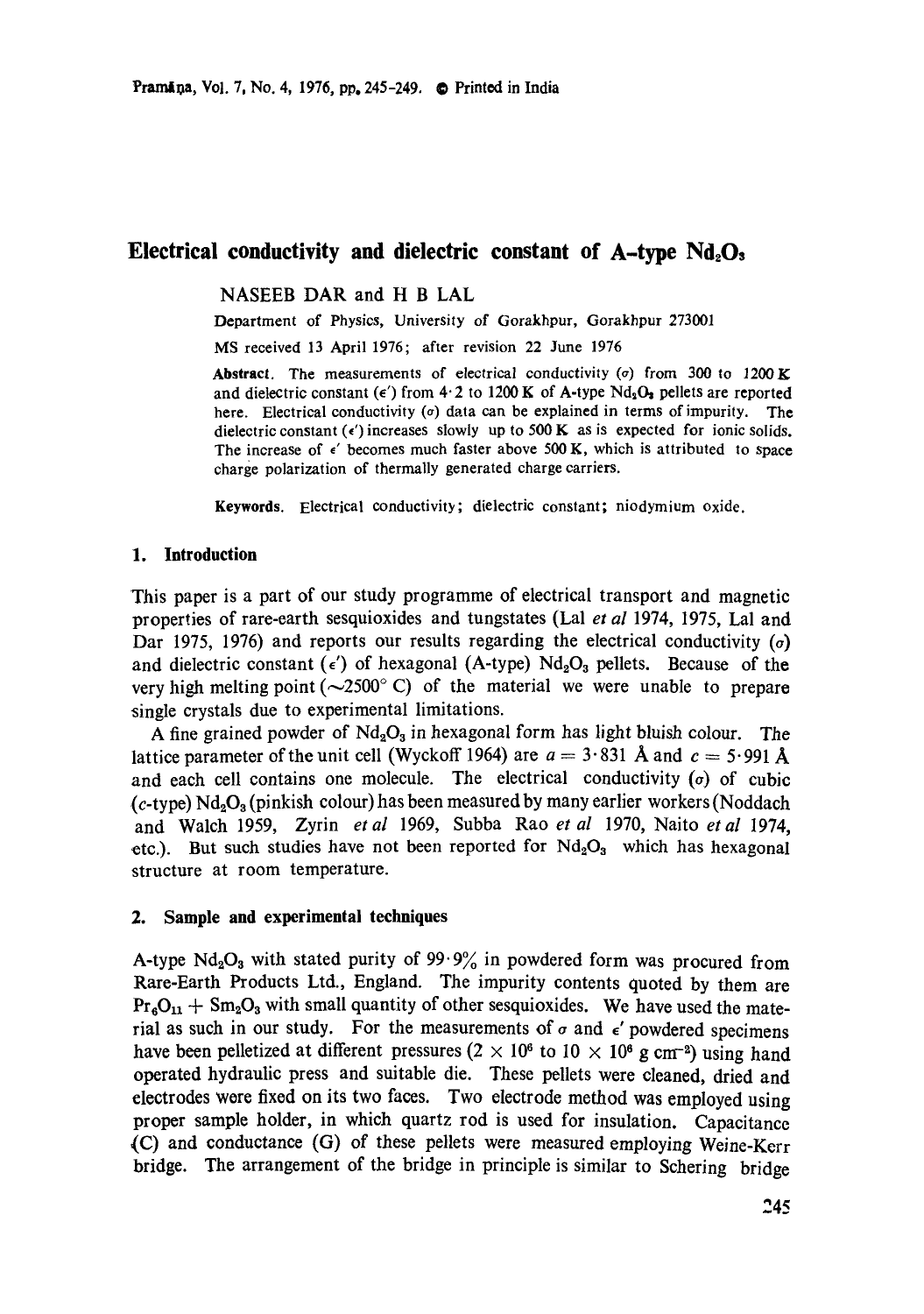with holder introducing additional load in one of its arms. The balance is obtained by changing C and G in opposite arm of the bridge. There are seven ranges in the bridge for measuring conductance from  $10^{-1}$  to  $10^{-12}$  ohm<sup>-1</sup> cm<sup>-1</sup> and capacitance from 0 1 pF to 500  $\mu$ F. The bridge is self-balancing, and after choosing the proper range, unknown capacity and conductance can' be read directly on Keithley digital multimeter filled with the bridge. The bridge operates at an internal frequency of  $1.542 \text{ kHz}$ . For high impedance sample (low conductance and low capacitance  $<$  10 pF) the accuracy of the capacitance measurement is 0.0001 pF. DC conductivities of the pellets were computed by recording the current through them using a Keithley digital multimeter. The experimental details are described elsewhere (Dar 1976).

## **3. Results and discussion**

The density of the pellets approaches a constant value for  $p > 6 \times 10^6$  g cm<sup>-2</sup>. The parameters  $\sigma$  and  $\epsilon'$  are very much dependent on the thermal history of the samples. However, consistent and repeatable results are obtained for pellets annealed around 1200 K for about two days. Both  $\sigma$  and  $\epsilon'$  for annealed pellets approach and constant value for  $p > 6 \times 10^6$  g cm<sup>-2</sup>. None of these parameters depend upon the electrode materials within the accuracy of our apparatus. A little inconsistency is observed using silver electrodes at higher temperatures  $(T > 900 \text{ K})$ . This may be due to oxidation of electrodes because we did our measurement in air. No such discrepancy .was noticed within the experimental limit using platinum foil electrodes. We preferred the platinum foil electrodes for this reason and have used it for the measurement of  $\sigma$  and  $\epsilon'$ . Since  $\sigma$  is not found frequency dependent at high temperature, we conclude that any grain boundary effect is insignificant. The independence of the density, dielectric constant and electrical conductivity with pressure ( $p > 6 \times 10^6$  g cm<sup>-2</sup>) led us to believe that our measured parameters are probable approach to the crystalline value. We have measured the  $\sigma$  of a pellet made at a pressure of  $(P) = 10 \times 10^8$  g cm<sup>-2</sup> in the temperature range 300 to 1200 K at dc and  $1.542$  kHz. The results are plotted in figure 1. This figure shows the variation of  $\log \sigma$  *vs*  $10^3/\text{T}$  (K)<sup>-1</sup> in the temperature range 300 to 1200 K. From the nature of the curve the conductivity results can be divided into two parts (i) Temperature region of 600 to 1200 K, (ii) 300 to 600 K.

The rare-earth sesquioxides are known to be electronic conductors (Bogroditskii *et al* 1965, Zyrin *et al* 1969, Subba Rao *et al* 1970). p-type conductivity at high temperature in hexagonal phase of  $Nd_{2}O_{3}$  has been detected by Naito *et al* (1974). Thus usual band theory can be employed in explaining the result of electrical conductivity. The relevant bands for conduction in this solid are empty  $Nd^{3+}$ : 5d band, the filled  $O^{2-}$ : 2p band and the narrow Nd<sup>3+</sup>: 4f<sup>3</sup> band that is correlation split from the Nd<sup>2+</sup>:  $4f<sup>4</sup>$  by nearly 20 eV. The only known oxides of neodymium is  $Nd<sub>2</sub>O<sub>3</sub>$ , where Nd ions are presumed to exist in trivalent state. The fact that neither Nd<sup>2+</sup> nor Nd<sup>1+</sup> ions are found in oxides places the filled Nd<sup>3+</sup>: 4f<sup>3</sup> band below the top of the  $O^{2-}$ : 2p band and the empty  $Nd^{2+}$ : 4f<sup>4</sup> band above the bottom of the conduction band. The existence of paramagnetic susceptibility (Lal and Pratap 1976) compatible with free ion  $Nd^{3+}$ : 4f<sup>3</sup> cores is consistent with this model, which eliminate the Nd: 4f electrons from consideration in any discussion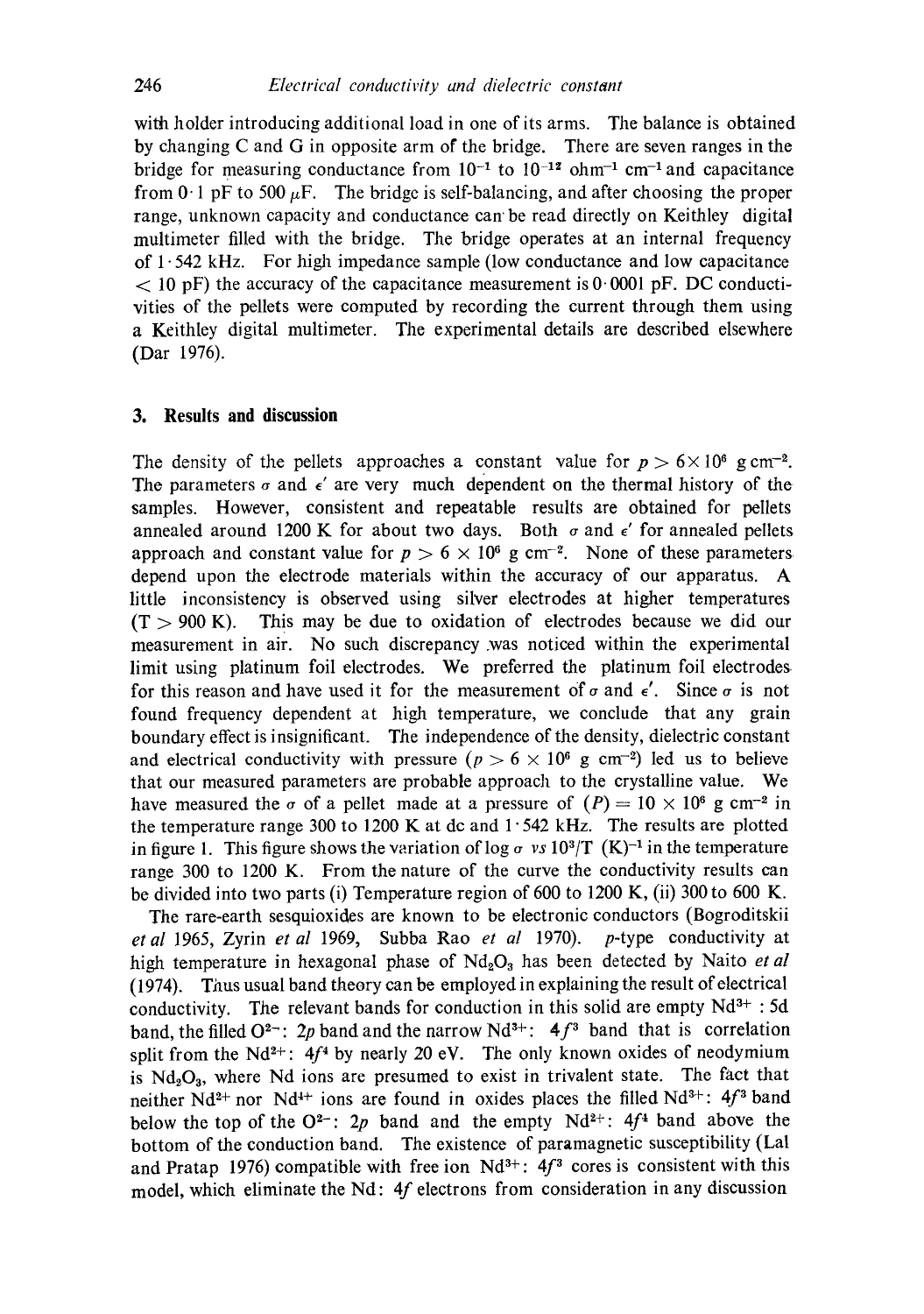

**Figure 1.** Variation of log  $\sigma$  *vs*  $10^{3}/T$  (K)<sup>-1</sup> for A-type Nd<sub>2</sub>O<sub>3</sub> pellet from 300 to 1200 K.

of the transport properties. The  $O^{2-}$ : 2p band is probable valence band and  $Nd^{3+}$ : 5d empty band is the conduction band of the solid. The charge transfer excitation of an electron from the valence  $O^{2-}$ : 2p band to the cation 5d band is expected to be of the order of  $3 \text{ eV}$ . This is the reason why a stoichiometric pure  $Nd<sub>2</sub>O<sub>3</sub>$  is a good insulator at room temperature.

The conductivity ( $\sigma$ ) data in the temperature range 300 to 1200 K can be expressed as the sum of two contributions  $\sigma_1$  and  $\sigma_2$  such that

$$
\sigma = \sigma_1 + \sigma_2
$$
  
\n
$$
\sigma = C_1 \exp(-W_1/2k) + C_2 \exp(-W_2/2k)
$$
  
\n
$$
\sigma = 2.3 \times 10^{-10} \exp(-0.12/2k) + 6.2 \times 10^{-2} \exp(1.22/2k)
$$
 (1)

where  $\sigma_1$  dominates in the temperature range 300 to 600 K and  $\sigma_2$  in the temperature range 600 to 1200 K, respectively. Both the activation energies are low enough to be interpreted as energy band gap of the solid. Hence they have to be assigned to impurities.

The quoted impurities in the solid are  $Pr_6O_{11}$  and  $Sm_2O_3$ . On the basis of these impurities one can anticipate impurity ions like  $Pr^{4+}$ ,  $Pr^{3+}$ ,  $Sm^{3+}$  and oxygen vacancies  $(Q_e^{2-})$ . Oxygen vacancies are well known (Lal 1970) to act as a donor center capable of giving electrons when singly or doubly ionized. Picturing them as a solid state analogue of helium atom and taking into consideration the high value of the static dielectric constant of the solid, it can be seen that first activation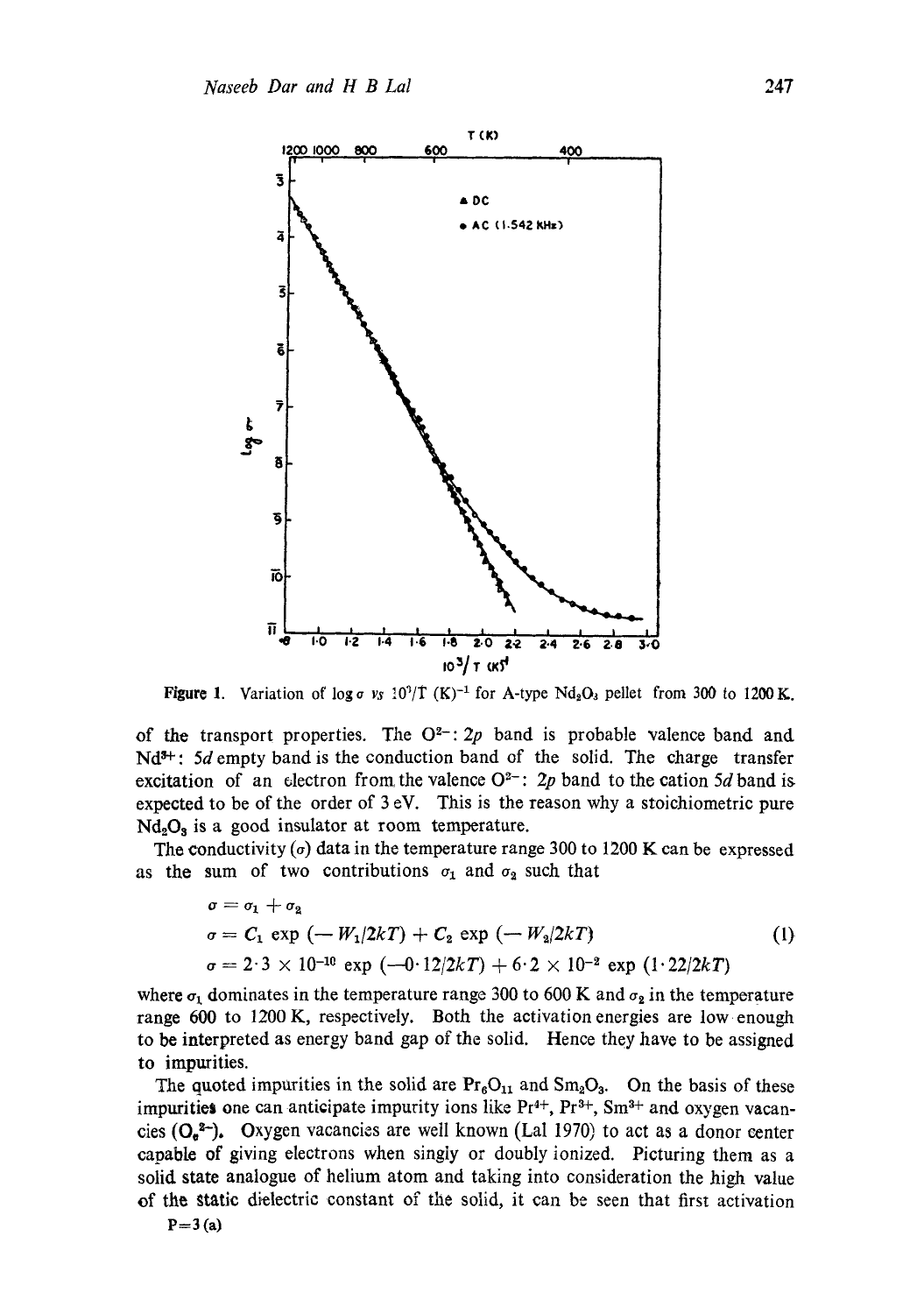energy will be of the order of  $1/10$  of an electron volt. Besides these Pr<sup>4+</sup> can act as acceptor centers with energy level involved lying close to valence band giving value (0.1 eV) of activation energy. Also the  $Nd<sub>2</sub>O<sub>3</sub>$  may contain excess metal ions which can act as acceptor centers of relatively lower activation energy. Perhaps these types of extrinsic conduction are responsible for lower activation energy. The higher activation energy observed at  $T > 600$  K are associated with some deep traps. Such deep traps below the conduction band may associate with  $Pr^{3+}$ : 4 $f^2$  and  $Sm^{3+}$ : 4 $f^3$  ions. Besides this second ionization of oxygen vacancies may give the activation energy of the same order.

Figures 2 and 3 show the variation of dielectric constant  $(\epsilon')$  *vs* temperature from 4.2 to 1200 K, measured at 1.542 kHz. It is seen from figure 2 that  $\epsilon'$ 



**Figure 2.** Variation of dielectric constant  $(\epsilon')$  *vs* temperature (K) for A-type Nd<sub>2</sub>O<sub>3</sub> pellet from  $4.2$  to  $600$  K.



Figure 3. Variation of log  $\epsilon'$  vs temperature (K) for A-type Nd<sub>2</sub>O<sub>s</sub> pellet from 600 to 1200 K.